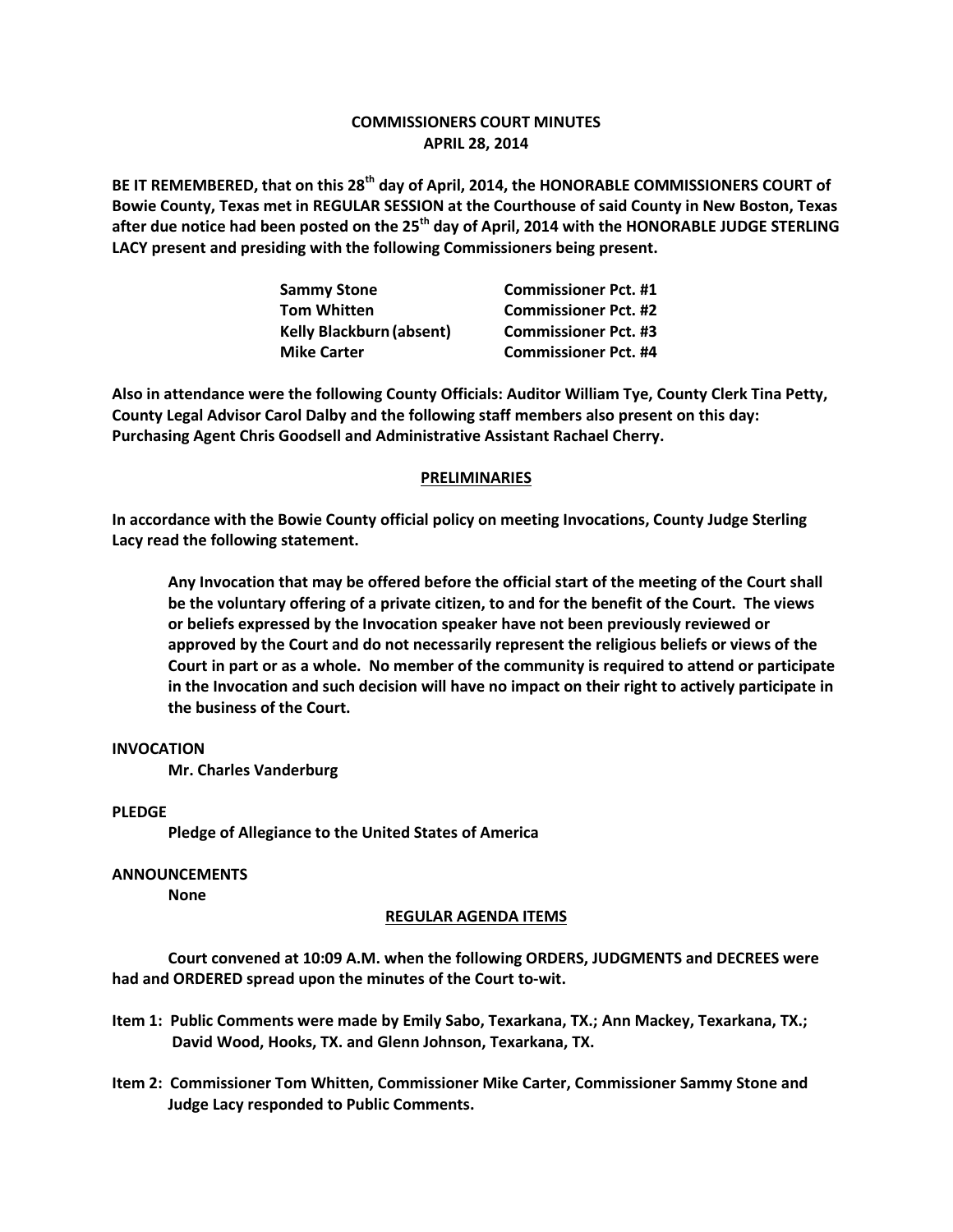- **Item 3: On this 28th day of April, 2014, a motion was made by Commissioner Sammy Stone and duly second by Commissioner Mike Carter to accept the presentation of the Bowie County financial annual report of 2013 from outside Auditors, Pattillo, Brown & Hill. Motion was put to a vote and all voted aye and none opposed. Motion carried.**
- **Item 4: On this 28th day of April, 2014, there was no action needed regarding the discussion of a possible Tax Anticipation Note and Cash Flow. Mr. Boyd London of First Southwest spoke to the Court.**

**Court recessed at 11:20 A.M.**

**Court reconvened at 11:30 A.M.**

- **Item 5: On this 28th day of April, 2014 there was no action taken to approve a Resolution Requesting the Resale of Property Acquired by the Bowie Central Appraisal District at a Delinquent Tax Sale attached as exhibit A.**
- **Item 6: On this 28th day of April, 2014, a motion was made by Commissioner Tom Whitten and duly second by Commissioner Sammy Stone to accept the Quarterly Report from Precinct 2 Constable, George Huggins. Motion was put to a vote and all voted aye and none opposed. Motion carried.**
- **Item 7: On this 28th day of April, 2014, a motion was made by Commissioner Sammy Stone and duly second by Commissioner Mike Carter to accept Bella Lane as a county road in Pct. 1. Motion was put to a vote and all voted aye and none opposed. Motion carried.**
- **Item 8: On this 28th day of April, 2014, a motion was made by Commissioner Sammy Stone and duly second by Commissioner Tom Whitten to approve bonds for Mike Carter, Commissioner Pct. #4; Jennifer Beckett and Stephanie Coppedge, Auditor's Office. Motion was put to a vote and all voted aye and none opposed. Motion carried.**
- **Item 9: On this 28th day of April, 2014, there were no bids to open for the sale of a 2004 Ford Crown Vic, VIN #2FAFP73W04X107612.**
- **Item 10: On this 28th day of April, 2014, a motion was made by Judge Lacy and duly second by Commissioner Mike Carter to approve the payment of the list of payables submitted by our County Auditor, with the exception that the third item under Sabine Valley Regional Mental Health be coded 411-420, in the amount of \$5833.33. Motion was put to a vote and all voted aye and none opposed. Motion carried.**
- **Item 11: On this 28th day of April, 2014, a motion was made by Commissioner Tom Whitten and duly second by Commissioner Sammy Stone to approve the minutes as presented (April 14, 2014, Regular Session and April 16, 2014, Special Session).**